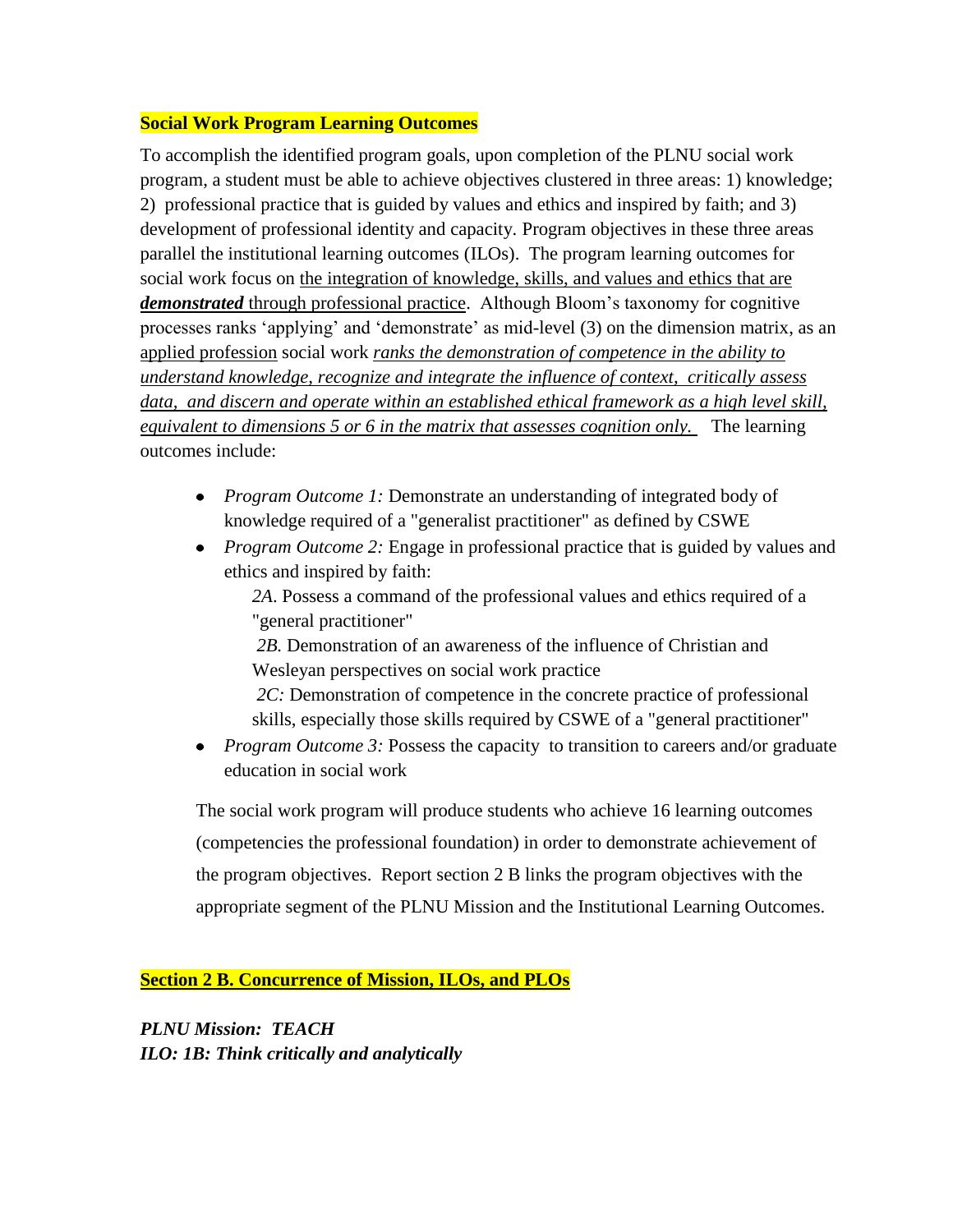# *PLO: Part I: Knowledge (Teaching Knowledge): Demonstrate an understanding of integrated body of knowledge required of a "generalist practitioner" as defined by CSWE – (objectives)*

I. 1. Apply critical thinking skills within the context of social work practice.

I. 2. Apply the knowledge and skills of generalist social work practice with systems of any size (individuals, families, groups, organizations, networks, communities).

I. 3. Understand and interpret the history of the social work profession and its contemporary structures and issues.

I. 4. Understand the forms and mechanisms of oppression and discrimination and apply strategies of advocacy and social change that promote economic and social justice.

I. 5. Understand theoretical frameworks supported by empirical evidence in understanding individual development and behavior across the life span and interactions among individuals, families, groups, organizations, and communities.

#### *PLNU Mission: SHAPE*

*ILO:2B: Living gracefully in a complex world PLOs Part II: Practice Framed by Professional Values, Ethics, and Faith (Shaping Practice)*

SWK Goal A. Possess a command of the professional values and ethics required of a "general practitioner".

### *SWK Objectives*

II. 6. Understand the core values and ethics of the social work profession and practice accordingly

II. 7. Empower others through culturally-sensitive engagement with others that practices without discrimination and with respect, knowledge, and skills related to clients' age, class, color, disability, ethnicity, family structure, gender, marital status, national origin, race, religion, sex, or sexual orientation.

II. 8. Use communication skills differentially across client populations, networks, and communities.

II. 9.Understand the intersection of Christian and professional social work values and articulates how a Wesleyan perspective complements social work practice.